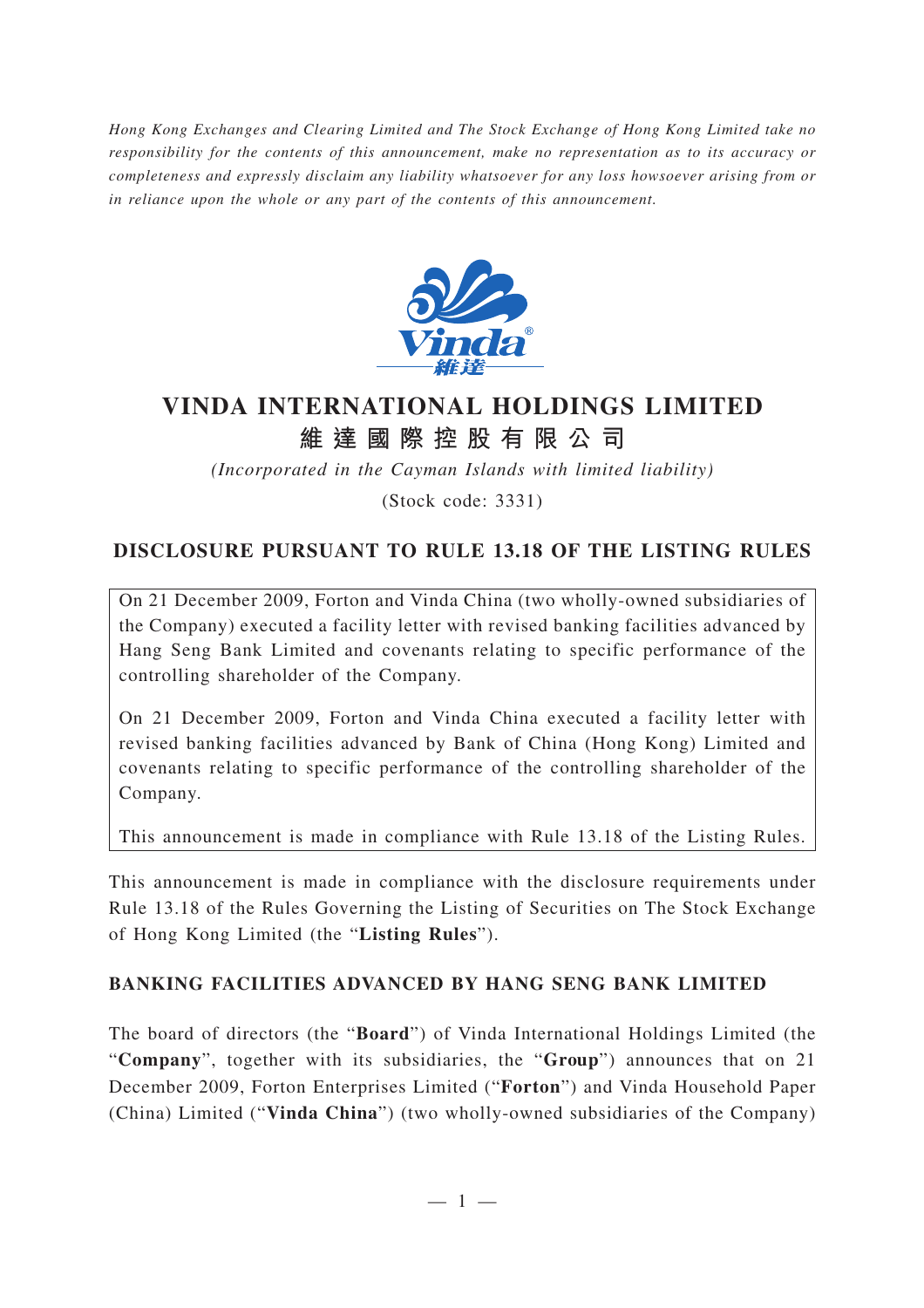executed a facility letter issued by Hang Seng Bank Limited (the "**Hang Seng Facility Letter**"). Hang Seng Bank Limited had reviewed the banking facilities previously advanced to the Group and offered to Forton and Vinda China, inter alia, the following revised banking facilities and new banking facilities:

- (i) a term loan facility up to HK\$60,000,000 for a term of 3 years commencing from the date of drawdown (the "**Hang Seng New Loan**"); and
- (ii) an outstanding term loan facility up to HK\$87,193,000 (the original loan amount was up to HK\$110,000,000 and was advanced under a facility letter dated 20 August 2008) for a term until 3 October 2011 (the "**Hang Seng Revised Loan**").

The Hang Seng New Loan includes, inter alia, conditions to the effect that (a) Mr. Li Chao Wang shall remain as the chairman of the Board; and (b) Mr. Li Chao Wang, Ms. Yu Yi Fang and Mr. Dong Yi Ping shall together remain as the single largest shareholder of the Company and directly and indirectly maintain at least 25% of the issued share capital of the Company.

The Hang Seng Revised Loan includes, inter alia, a condition to the effect that Mr. Li Chao Wang, Ms. Yu Yi Fang and Mr. Dong Yi Ping shall together remain the single largest shareholder of the Company and directly and indirectly maintain at least 25% of the issued share capital of the Company.

A breach of any of the above conditions will constitute an event of default under the Hang Seng Facility Letter. If such an event of default occurs, all amounts outstanding payable by Forton under the Hang Seng Facility Letter shall become immediately due and payable.

## **BANKING FACILITIES ADVANCED BY BANK OF CHINA (HONG KONG) LIMITED**

On 21 December 2009, Forton and Vinda China executed a facility letter issued by Bank of China (Hong Kong) Limited (the "**BOC Facility Letter**"). Bank of China (Hong Kong) Limited had reviewed the banking facilities previously advanced to the Group and offered to Forton and Vinda China the following revised banking facilities and new banking facilities (the "**BOC Facilities**"):

- (i) an overdraft facility up to HK\$1,000,000 to be available to Forton and Vinda China;
- (ii) a letter of credit up to HK\$150,000,000 to be available to Forton and Vinda China;